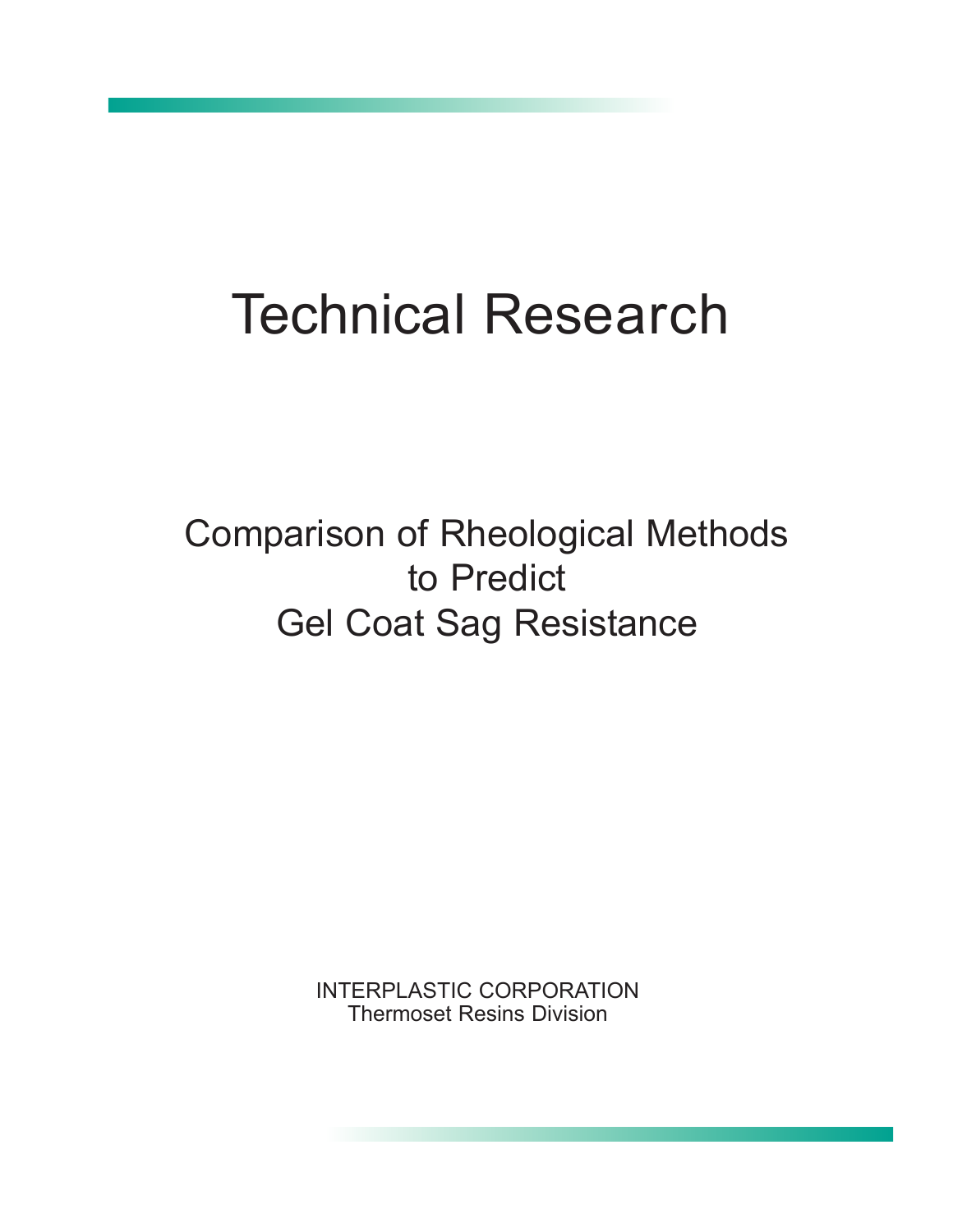#### INTRODUCTION

Gel coats are specialty coatings for fiber reinforced plastics (FRP) that are typically spray-applied to a wet coating thickness of 20-25 mils. They must be sag-resistant when sprayed on vertical or inclined surfaces. A property known as the "thix (thixotropic) index" is commonly used as an estimate of the sag resistance of a resin or gel coat. The thix index is the ratio of viscosities measured using a standard rotational viscometer at two different speeds, typically differing by a factor of ten, e.g., viscosity at 6 rpm/viscosity at 60 rpm. Thixotropy refers to a timedependent decrease in viscosity with a constant shear rate. Viscosity measurements of thixotropic fluids will not be reproducible unless the shear history and shear times are duplicated exactly. Most gel coat systems are pseudoplastic, not thixotropic or shear thinning, meaning they decrease in viscosity with increasing shear rate in a controlled and reversible manner. Therefore the viscosity ratio measured should be called a shear thinning index.

The thix index, albeit a misnomer, has been a useful guide for decades, but may not be the best quantifier for flow properties of gel coats. A more sophisticated rheological characterization may provide a better measure. D.H. Durham presented a study on rheological properties of filled DCPD laminating resin systems. In it, typical thix index measurements were determined using standard Brookfield dial reading viscometers fitted with disc spindles. The data was compared with drainage/sag properties. While there was a general correlation between the standard thix index and sag resistance, the individual effectiveness of various rheology modifiers could be missed unless they were screened with more sophisticated methods such as using a controlled stress rheometer using cone and plate geometry.

This study seeks to extend the work of Durham to gel coat systems. A Brookfield R/S rheometer was used to obtain a viscosity profile of specifically formulated gel coat systems as a function of shear rate. One was a clear/unfilled system and the other a white/highly filled system. Various levels of rheology modifiers were added to each system to provide a range of viscosities to study.

The resultant rheological curves were characterized by fitting the curve to a power law, y = kx*n*. This equation is comparable to the standard power law describing most rheological behavior,  $\tau = kD^n$ , where  $\tau$  is the shear stress,  $k$  is the consistency index, *D* is the shear rate, and *n* is the flow index. Previous studies have related the flow index to high shear flow properties and the consistency index to low shear flow properties.

The gel coat systems were evaluated for sag resistance using a Leneta drawdown bar with varying gradations from 5 - 50 mils. Values obtained from the viscosity profile using the rheometer and viscometer were correlated to the sag resistance determinations. Our intent was to determine whether standard thix index, flow index, or consistency index values provide a better assessment of sag resistance for common gel coats. We also wanted to determine whether the rheometer or viscometer provided a more accurate measure of sag resistance.

#### EXPERIMENTAL

The rheology of an Interplastic Corporation CoREZYN® clear and a white gel coat were adjusted with different levels of fumed silica. The rheological characterization was conducted using a standard Brookfield LVF Dial Reading Viscometer with a #4 spindle and a Brookfield R/S rheometer using cone and plate geometry. The cone type was #645.

Viscosity curves were constructed by plotting viscosity versus revolutions per minute (rpm). The rpm correlates directly with shear rate, so the values for the flow index (n) and consistency index (k) will be different from the rigorously derived n and k from the standard power law expression for viscosity. They will, however, track the same way so direct correlations with sag resistance values can still be analyzed.

Gel coat formulas were prepared and allowed to equilibriate at ambient conditions for at least three days before conducting measurements.

To take the sag measurements, a film of gel coat was drawn down using a Leneta Anti-Sag Meter. The meter has various slots with identical widths but gradated heights in mils, resulting in beads of material at various heights on a panel. When placed in an upright position, the material will tend to sag, especially the thicker beads. The mil value of the first bead that does not sag and flow into a lower bead provides the anti-sag index or sag value.

#### RESULTS

#### Low Filler Content Gel Coats

Resin rich or low filler content gel coats are also called clear gel coats because they are used as clear coatings in the marine, transportation and cast marble industries. Their viscosity is adjusted by the amount of rheological additive, such as hydrophyllic fumed silica, incorporated into their formulation. A CoREZYN clear gel coat was adjusted to various viscosities, and the resultant rheological profiles determined using the Brookfield R/S Rheometer and a Brookfield LVF Dial Reading Viscometer. The viscosity profiles of the various formulations are depicted in Figures 1 and 2.The standard exponential-like decay exhibited in Figures 1 and 2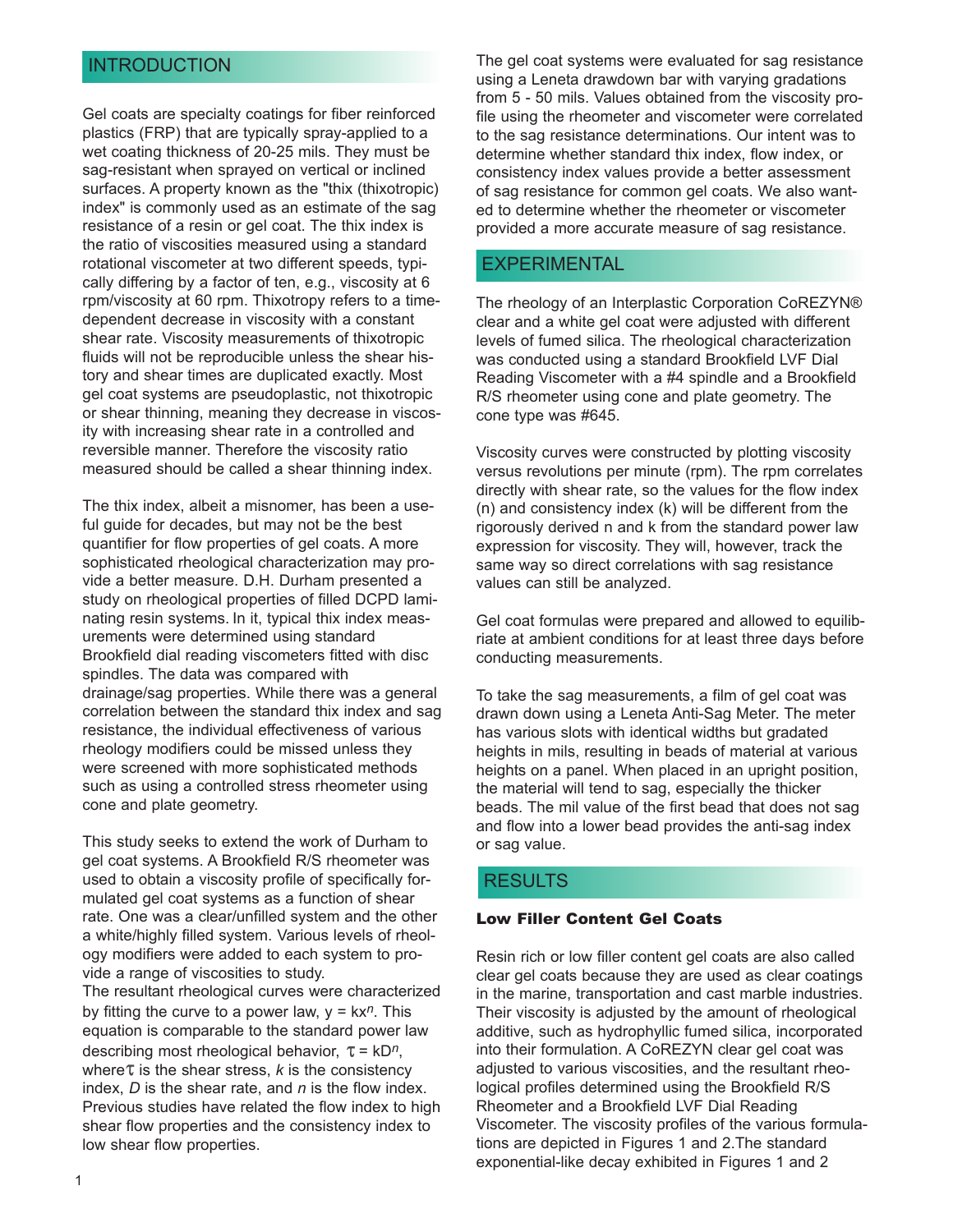allows curves to be fitted to a power law equation. All curves exhibited an R\*square value of 0.98 or better when fitted to a simple power law equation, indicating a very good correlation. Summaries of the rheological values for flow index (exponent) and consistency index (constant) derived from the power law equation for the generated curves are listed in Table 1.

The flow index (exponent) parameter decreases as the viscosity increases. The consistency index (constant) parameter, as well as the sag value increases as the viscosity increases. A practical correlation can be made between these rheological values and a measurement of sagging.

Sagging can be quantified using a Leneta Anti-Sag Bar. More viscous materials tend to give higher anti-sag indices or sag values. A plot of exponent versus sag value is given in Figure 3. It shows that even though different exponential values are obtained depending on whether a viscometer or rheometer were used, the trend can be predicted with the same amount of accuracy based on the Rsquared value (linear correlation coefficient) for the line through the points.

A similar correlation can be made between Leneta Sag Values and the consistency index or the constant, k. The k values differ greatly between the data from the dial reading viscometer and the R/S rheometer, so their correlations are plotted separately in Figures 4 and 5, respectively.

This can be compared with a plot of the sag value versus thix index shown in Figure 6, which also provides a reasonably good correlation.

Overall, the correlation between sag value and various rheological parameters is comparable for these clear gel coat systems. The correlation between the sag value and the power law constant, or consistency factor, give consistently higher values, especially for the consistency factor derived from the dial reading LVF viscometer.

#### High Filler Content Gel Coats

High filler content gel coats can be used in a variety of applications such as tub and shower, architectural and transportation. They typically are used for white or pastel colors and consist of talc and titanium dioxide fillers that can comprise up to 30% of the formulation. The high filler load, especially the high density titanium dioxide pigment, makes these gel coats much more prone to sagging than their clear counterparts.

As with the clear gel coats, their viscosity is typically adjusted by the amount of hydrophyllic fumed silica incorporated into the formulation. Additionally, a

second type of silica, namely precipitated silica, is used in filled systems. The precipitated silica boosts viscosity while allowing less use of the expensive fumed silica. A standard white CoREZYN gel coat was adjusted to various viscosities and their resultant rheological profiles determined using a R/S Brookfield Rheometer and a Brookfield LV Dial Reading Viscometer. Their viscosity profiles are illustrated in Figures 7 and 8.

The standard exponential-like decay exhibited in Figures 7 and 8 allows curves to again be fitted to a power law equation. All curves exhibited an R\*square value of 0.98 or better when fitted to a simple power law equation, indicating this model is a very good fit. Summaries of the rheological values for flow index (exponent) and consistency index (constant) derived from the power law equation for the generated curves are compared with the sag values in Table 2.

The exponent and consistency index values vary in the same way as the clear gel coats, whether the rheometric curve is generated from a dial reading viscometer or an R/S rheometer. Exponents become more negative with increasing viscosity, while the constants become more positive. Sag studies were conducted as described previously with the clear gel coat formulations. Lower anti-sag index values were attained due to the higher density of the filled formulations compared with the data from the clear formulations. The correlation of the anti-sag index with the conventional thix index (6/60 rpm) is graphed in Figure 9. The correlation of the anti-sag index with exponents is shown in Figure 10. The correlation of sag value with the power law constants for the LVF viscometer and the R/S rheometer are shown in Figures 11 and 12, respectively.

The "thix index" actually gave a slightly better correlation with sag resistance than curves generated from fitting the exponents of the power law for the rheological curves. The values for the constants of the power law for the rheological curves, however, gave a much better correlation, especially the constant derived from the standard Brookfield LVF viscometer.

## **CONCLUSIONS**

All correlations were quite good giving correlation coefficient values around 0.9. Linear correlations were conducted for ease of description and summarized in Table 3. Surprisingly, the correlation between the standard thix index and sag value was as good as between power law exponent and sag value. This was true regardless of whether the exponent was derived from the simple curve constructed from three measurements with the dial reading viscometer or from the more extensive data obtained with the R/S rheometer using cone and plate geometry. This exponent is related to the flow index which describes high shear flow properties. Thus, this exponent value or the rigorously derived flow index (plot of viscosity versus shear rate) can be used as an indica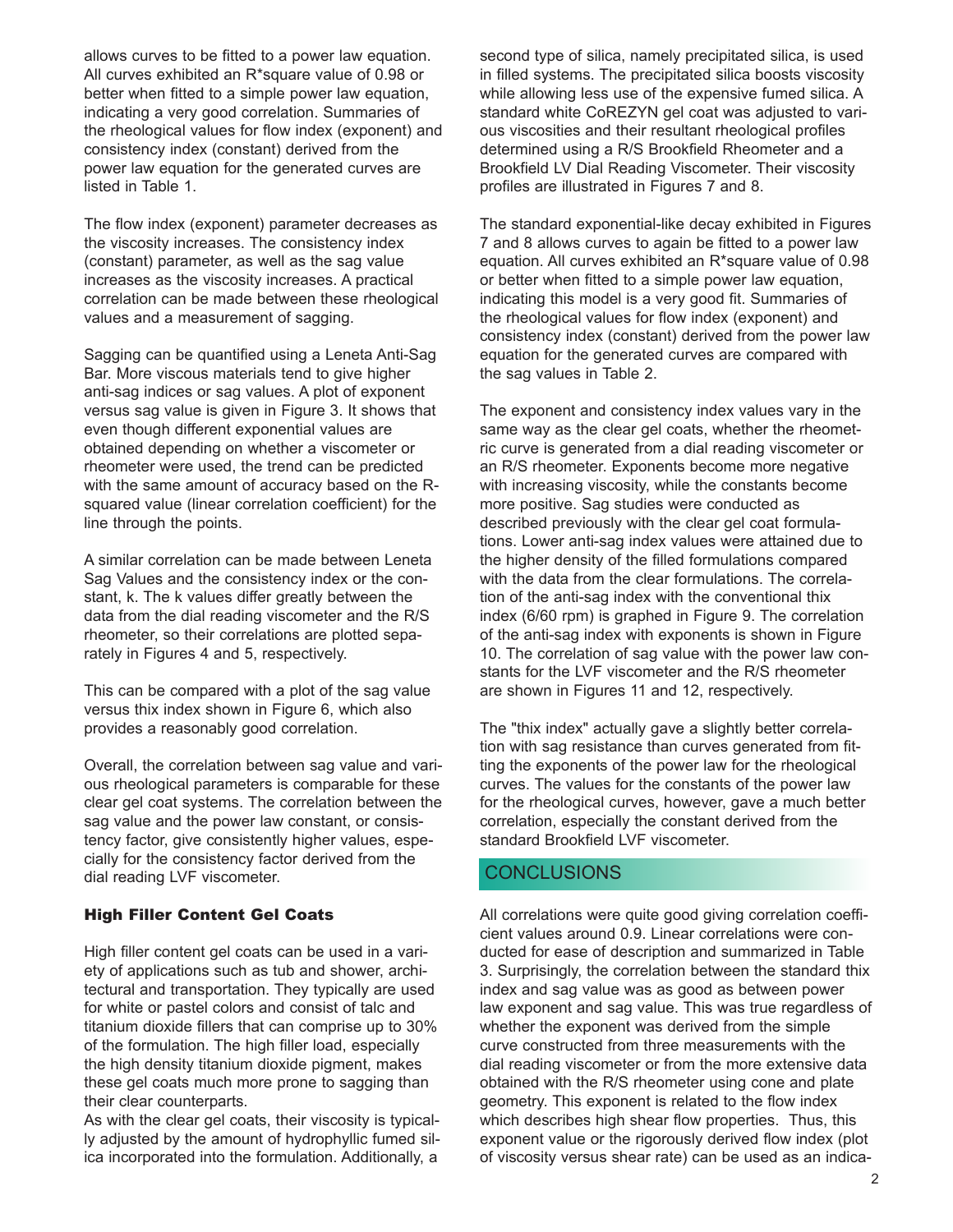tor of sag resistance with the same level of predictability as the standard thix index.

An especially high correlation was found between the power law constant and the sag value. The highest correlation at 0.98 linear correlation coefficient resulted from data obtained with the standard Brookfield LVF dial-reading viscometer. The constant, or consistency index, relates to low shear flow properties such as slow material movement or sagging. This indicates it is best to determine a viscosity curve (viscosity vs. viscometer rpm) with at least three points so a power law curve can be derived. The resultant power law constant, or consistency index, will provide the most predictable indicator of sag resistance; much better than the current two-point thix index method.

#### **REFERENCE**

This work is based on the original technical paper entitled "Assessment of Thix Index to Predict Sag Resistance in Gel Coats - Is There a Better Rheological Method?" by Peter Gottschalk, Ph.D., CCT, Technical Director, Gel Coat and Colorant Group, Interplastic Corporation. It is available through the American Composites Manufacturing Association (ACMA).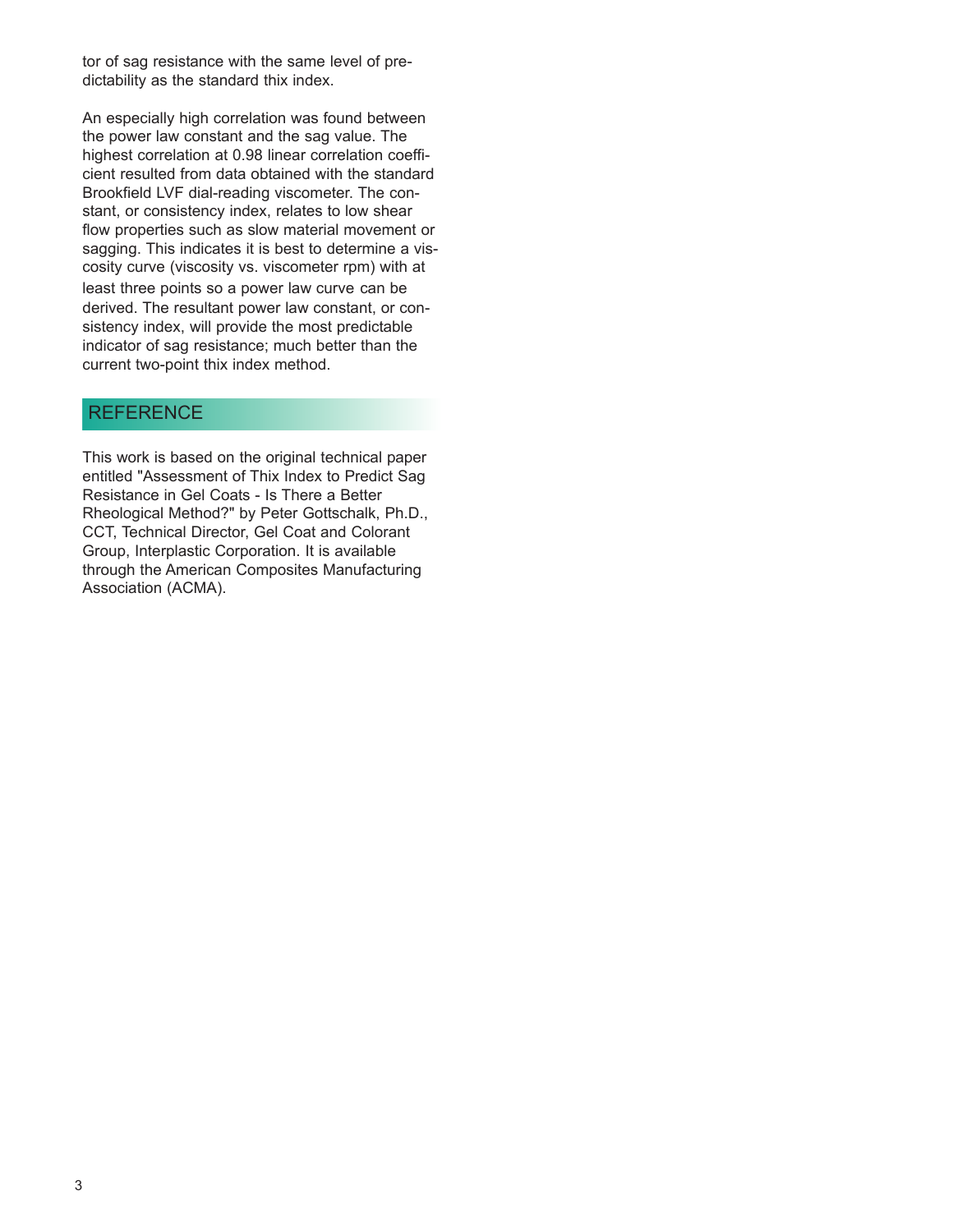

Figure 1: Viscosity vs. RPM for a Clear Gel Coat Series

Figure 2: Rheological Profiles of Clear Gel Coat Series Using the Brookfield R/S Rheometer

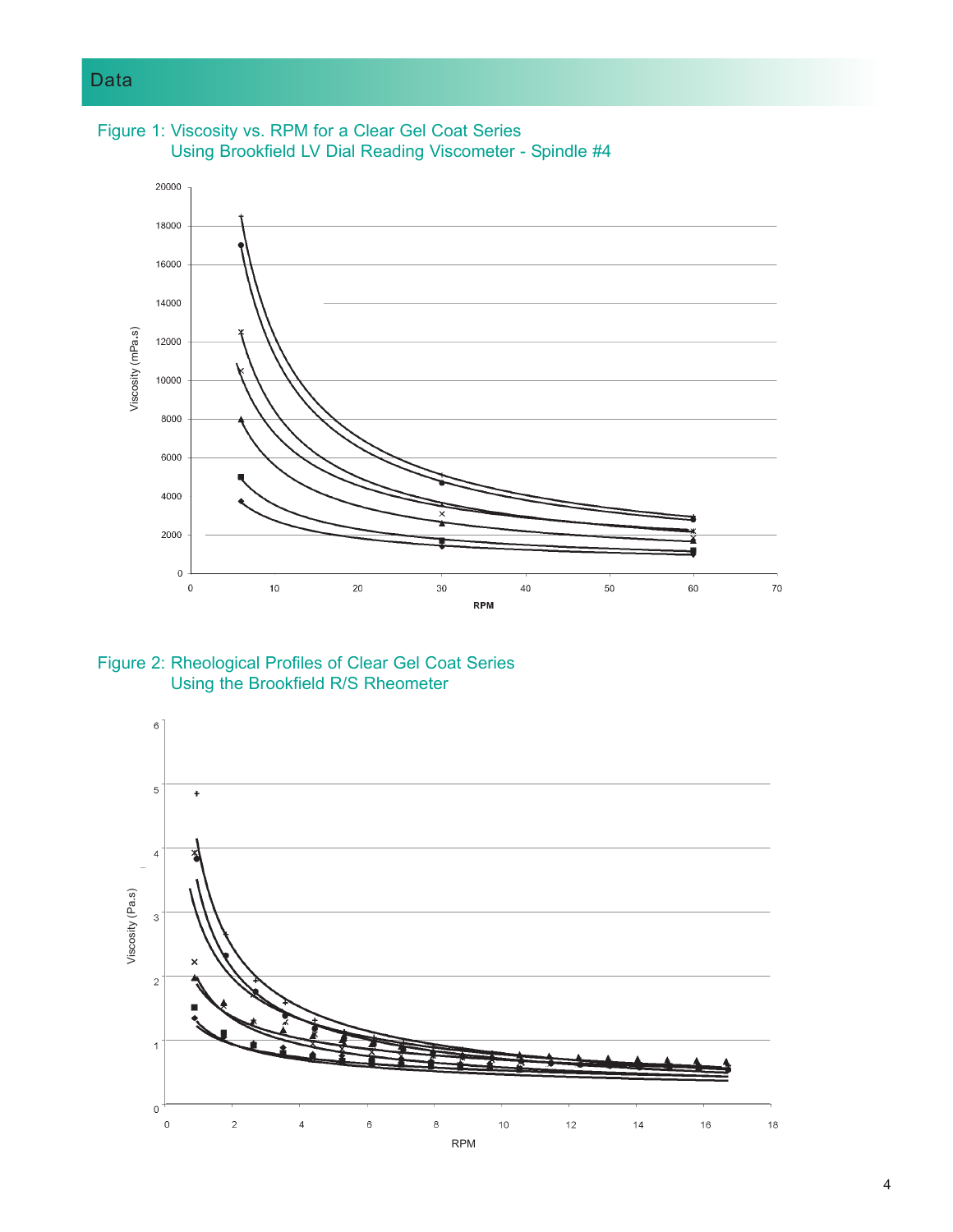| <b>SAG</b><br><b>VALUE</b>                  | 14       | 25       | 30       | 35       | 40       | 50       | 60       |
|---------------------------------------------|----------|----------|----------|----------|----------|----------|----------|
| <b>EXPONENT</b><br>(LVF)                    | $-0.581$ | $-0.628$ | $-0.677$ | $-0.755$ | $-0.758$ | $-0.786$ | $-0.798$ |
| <b>EXPONENT</b><br>(R/S)                    | $-0.31$  | $-0.375$ | $-0.377$ | $-0.468$ | $-0.601$ | $-0.617$ | $-0.643$ |
| <b>CONSTANT</b><br>$(LVF)$ $\times$<br>1000 | 10.492   | 15.186   | 26,706   | 40.546   | 48.316   | 69.187   | 77.205   |
| <b>CONSTANT</b><br>(R/S)                    | 1.266    | 1.327    | 1.881    | 1.962    | 3.124    | 3.338    | 3.911    |

#### Table 1: Exponents From Power Law Equations for Viscosity Curves

## Figure 3: Exponent vs. Leneta Sag Value



#### Figure 4: Power Law Constant From Dial Reading LVF Viscometer vs. Leneta Sag Value

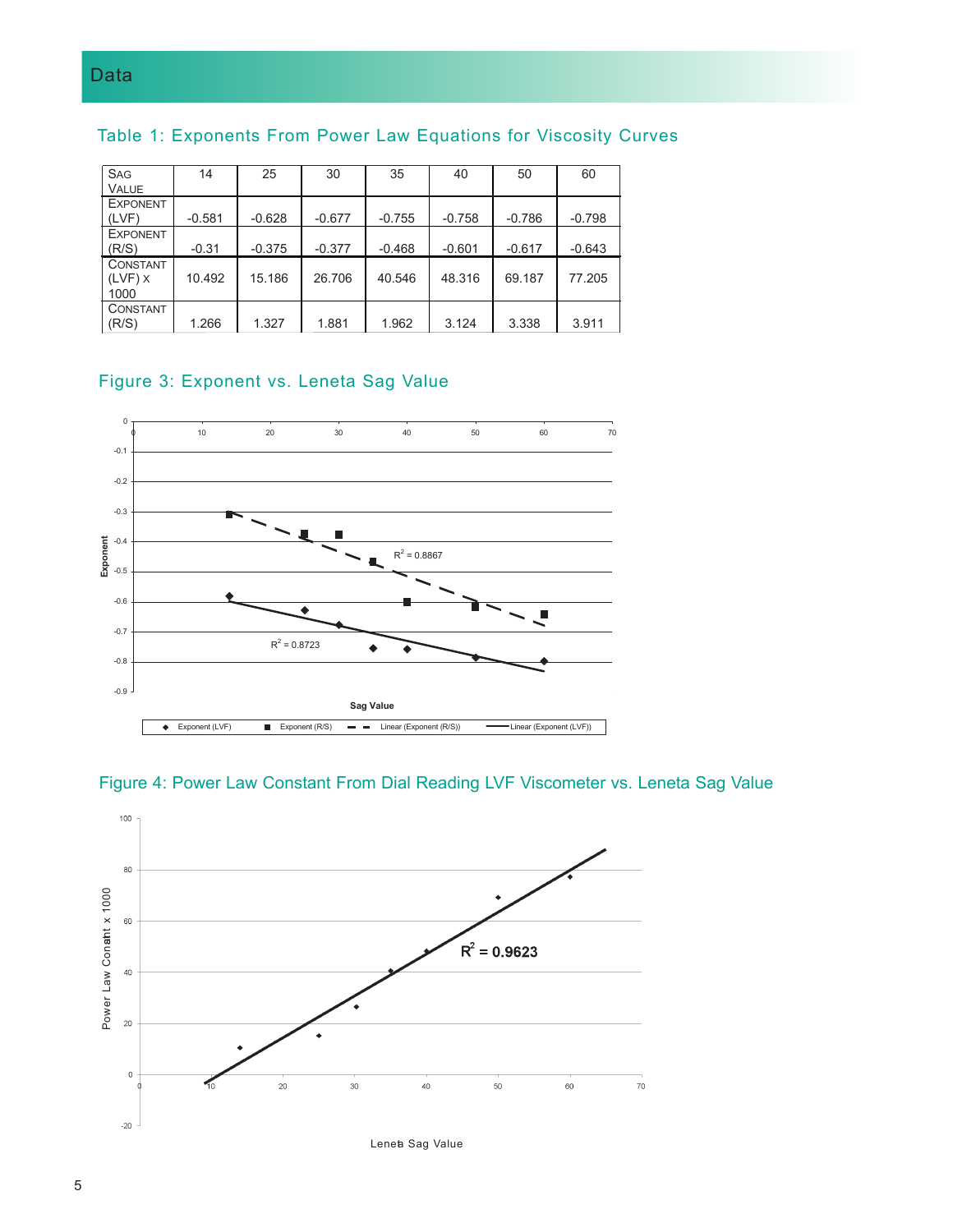# Data







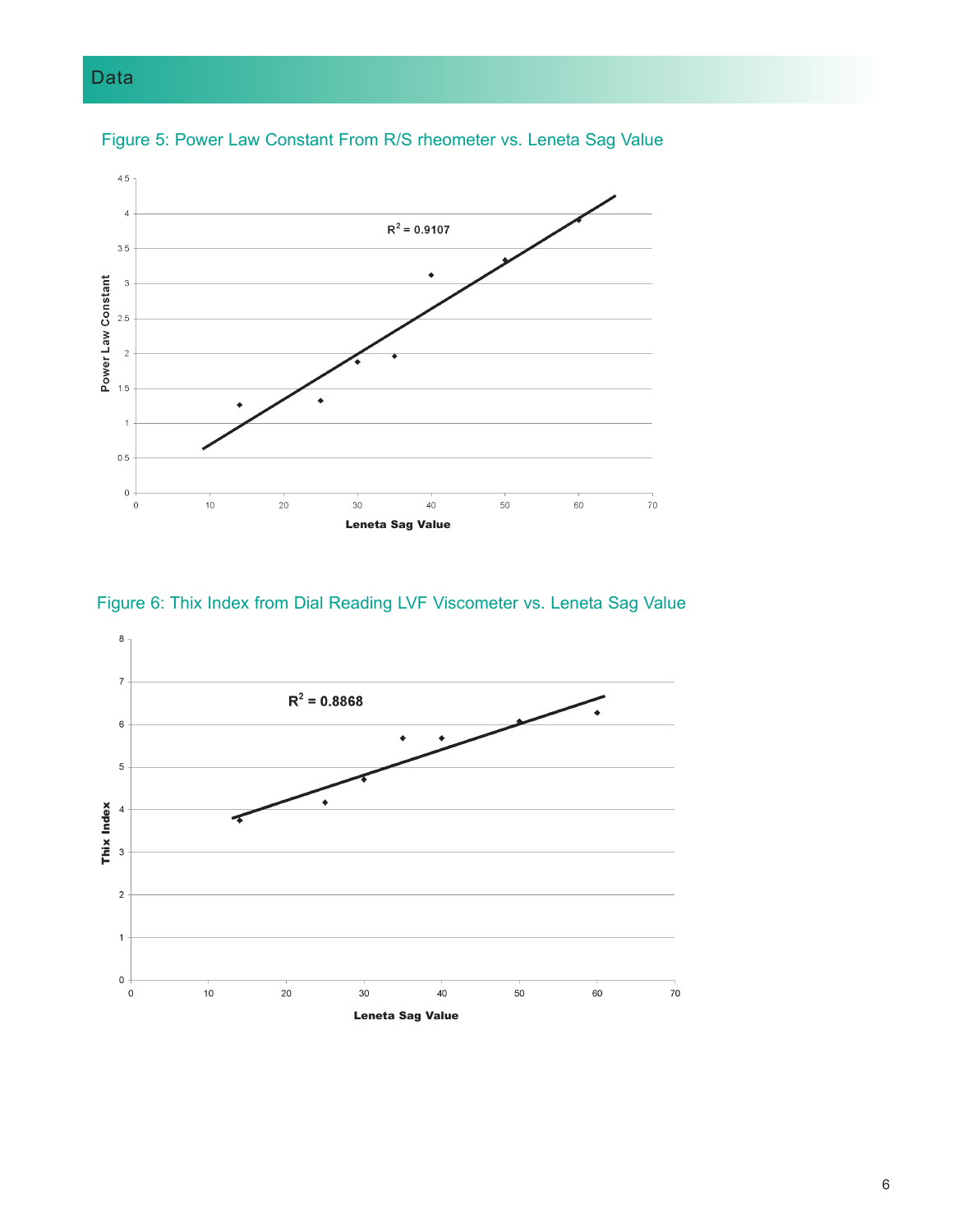## Data



Figure 7: Viscosity vs. RPM for White Gel Coat Series

Figure 8: Rheological Profiles of White Gel Coat Series Using Brookfield R/S Rheometer

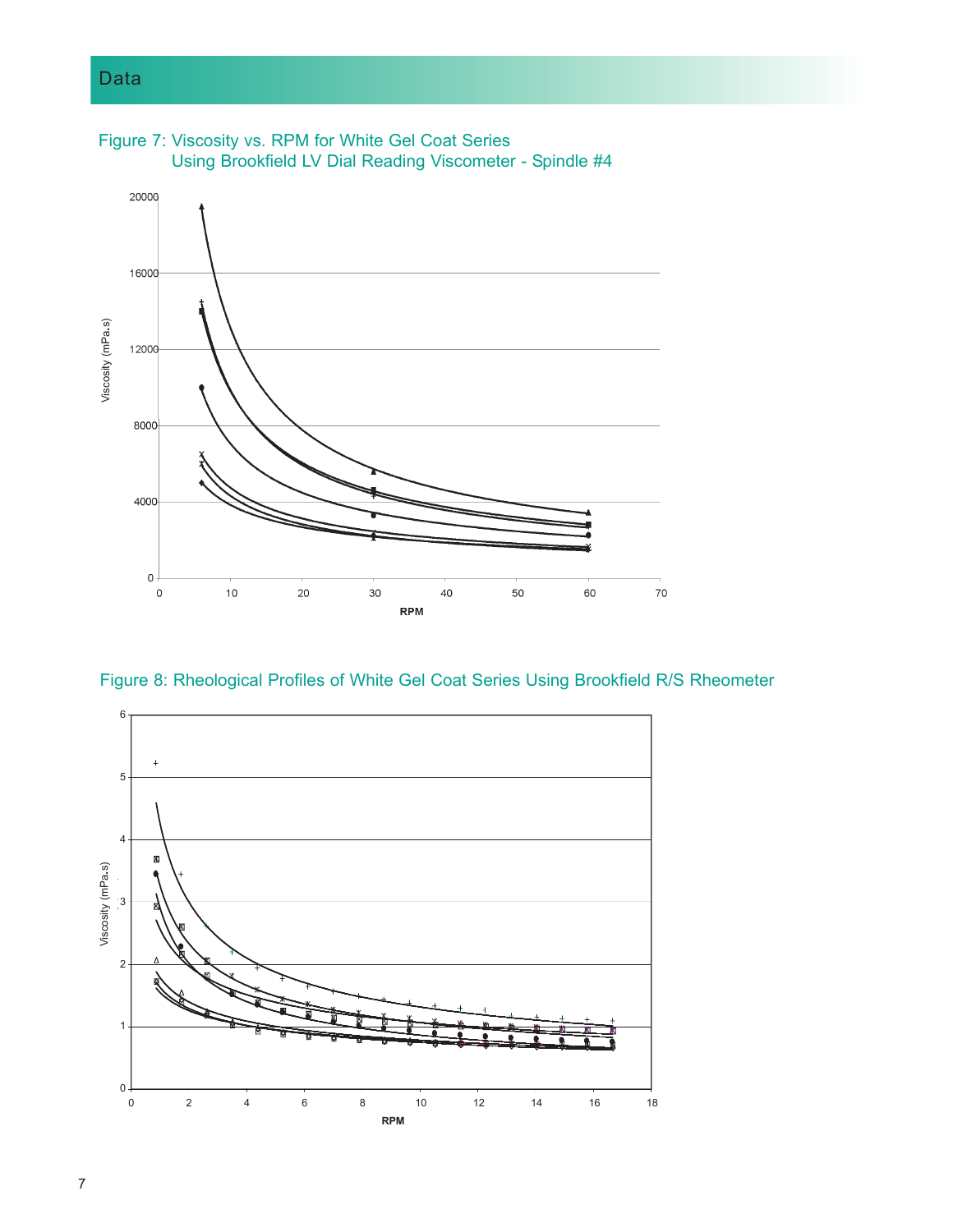| Sag<br>Value      | 14      | 14      | 16      | 20      | 25      | 30      | 35      |
|-------------------|---------|---------|---------|---------|---------|---------|---------|
| Exponent<br>(LVF) | $-0.76$ | $-0.61$ | $-0.52$ | $-0.66$ | $-0.70$ | $-0.73$ | $-0.60$ |
| Exponent<br>(R/S) | $-0.34$ | $-0.36$ | $-0.31$ | $-0.38$ | $-0.49$ | $-0.53$ | $-0.52$ |
| Constant<br>(LVF) | 12.76   | 17.65   | 18.90   | 31.93   | 48.98   | 53.64   | 75.07   |
| Constant<br>(R/S) | 1.64    | 1.79    | 1.55    | 2.58    | 3.29    | 2.92    | 4.30    |

Table 2: Exponents from Power Law Equations for Viscosity Curves from White Gel Coat Series

#### Figure 9: Conventional Thix Index Correlated with Leneta Anti-Sag Index for White Gel Coat Series



![](_page_8_Figure_5.jpeg)

![](_page_8_Figure_6.jpeg)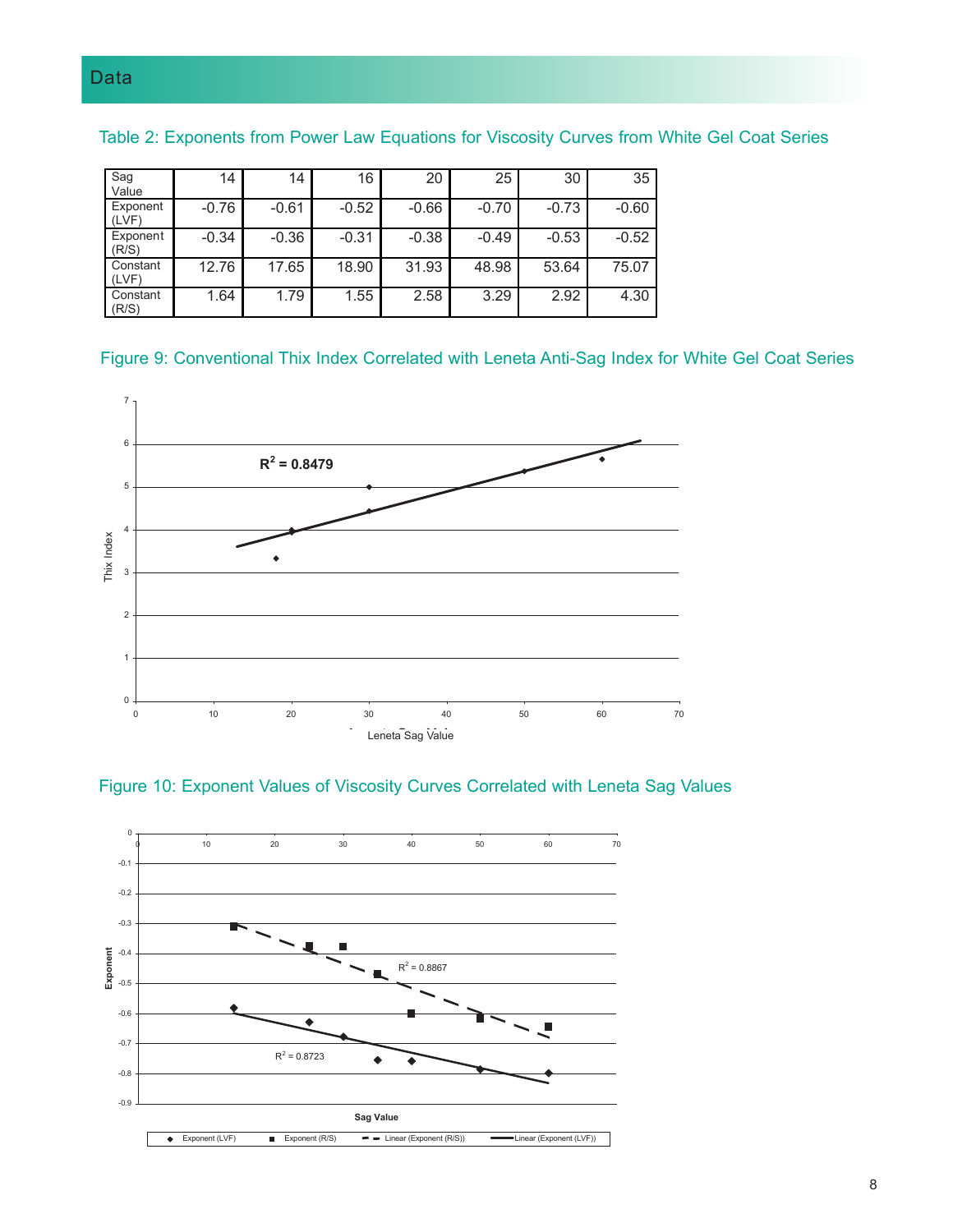## Data

![](_page_9_Figure_1.jpeg)

Figure 11: Consistency Index Constant from the LVF Viscometer Correlated with Leneta Sag Values

### Figure 12: Consistency Index Constant from the R/S Rheometer Correlated with Leneta Sag Values

![](_page_9_Figure_4.jpeg)

### Table 3: Summary of Linear Correlation Coefficients for Leneta Anti-Sag Index Values

| Leneta Anti-Sag Index          | Linear Correlation            | Linear Correlation      |
|--------------------------------|-------------------------------|-------------------------|
| Correlated to:                 | Coefficient $(R^2)$ for Clear | Coefficient $(R^2)$ for |
|                                | <b>Gel Coats</b>              | White Gel Coats         |
| Exponent from Brookfield LVF   | 0.87                          | 0.93                    |
| Viscometer                     |                               |                         |
| Exponent from Brookfield R/S   | 0.89                          | 0.87                    |
| Rheometer                      |                               |                         |
| Constant from Brookfield LVF   | 0.96                          | 0.98                    |
| Viscometer                     |                               |                         |
| Constant from Brookfield R/S   | 0.91                          | 0.89                    |
| Rheometer                      |                               |                         |
| Thix Index (Brookfield LVF $@$ | 0.89                          | 0.85                    |
| $6/60$ rpm)                    |                               |                         |